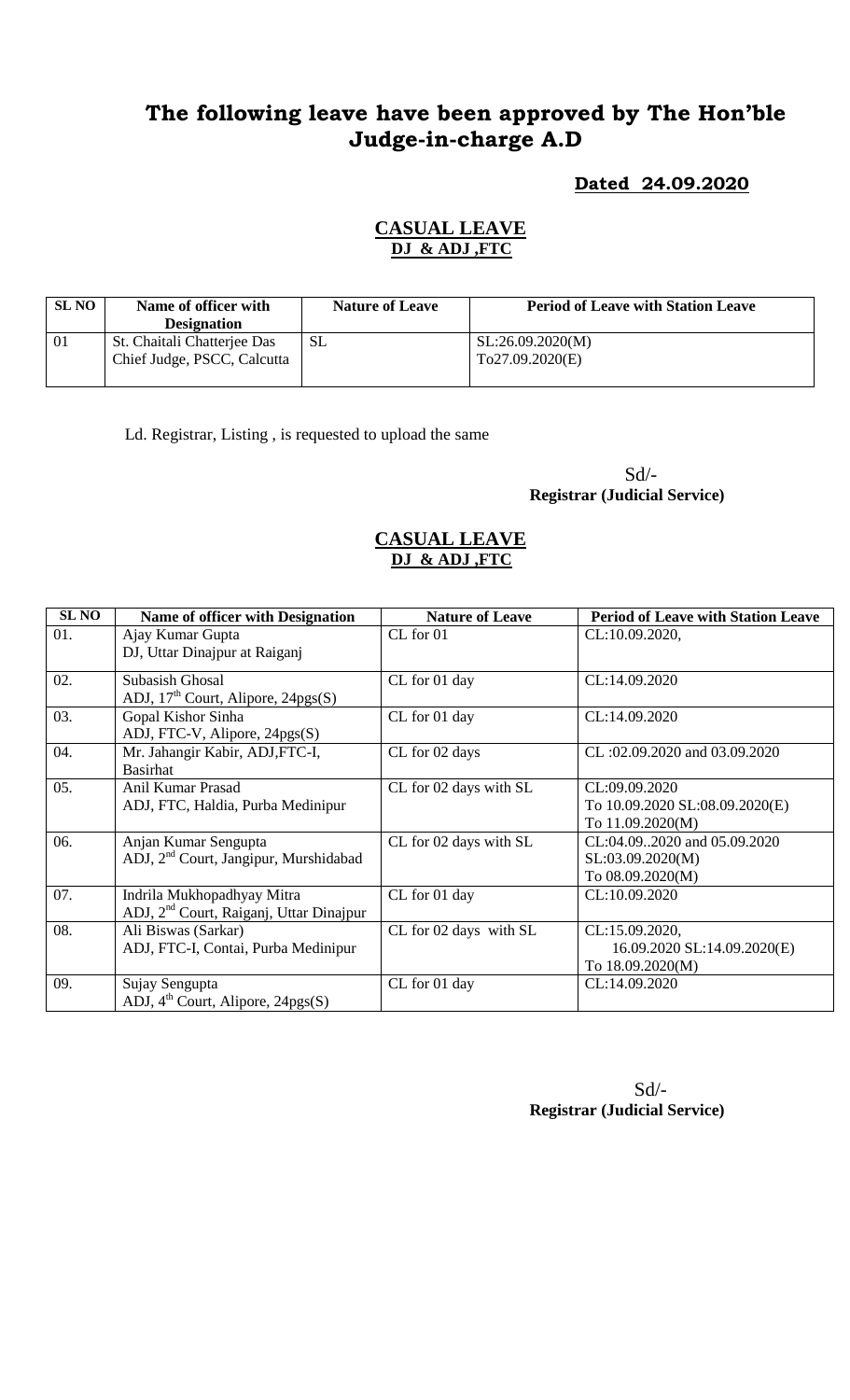## **The following leave have been approved by the Hon'ble Judge-in-Charge A.D.**

#### **Dated : 24.09.2020**

## **DJ / ADJ**

| SL<br>NO | Name of officer with<br><b>Designation</b>                                               | <b>Nature of Leave</b>        | <b>Period of Leave with Station Leave</b> |
|----------|------------------------------------------------------------------------------------------|-------------------------------|-------------------------------------------|
| 01.      | Smt. Chandrani Mukherjee<br>(Banerjee), DJ, Dakshin<br>Dinajpur at Balurghat             | Commuted leave<br>for 06 days | From 29.06.2020 to 04.07.2020             |
| 02.      | Sri Akhilesh Kumar Pandey,<br>ADJ, 1 <sup>st</sup> Court, Balurghat,<br>Dakshin Dinajpur | Earned Leave for<br>02 days   | From 23.03.2020 to 24.03.2020             |

### **CJ(SD)**

| SL<br>NO | Name of officer with<br><b>Designation</b>                                                 | <b>Nature of Leave</b>               | <b>Period of Leave with Station Leave</b> |
|----------|--------------------------------------------------------------------------------------------|--------------------------------------|-------------------------------------------|
| 03.      | Smt.Sarmistha Ganguly<br>Registrar, District Judge's Court,<br>Alipore, South 24 Parganas. | <b>Commuted Leave</b><br>for 61 days | From 17.07.2020 to 15.09.2020             |
| 04.      | Smt. Ratna Roy (Biswas)<br>ADJ, FTC, Balurghat, Dakshin<br>Dinajpur                        | Child care Leave<br>for 26 days      | From 15.06.2020 to 10.07.2020             |
| 05.      | Smt. Madhumita Chowdhury<br>CJ (SD), Balurghat, Dakshin<br>Dinajpur.                       | Child care Leave<br>for 19 days      | From 06.03.2020 to 24.03.2020             |
| 06.      | Smt. Glady Bomjan<br>$CI(SD)$ , $2nd Additional Court$ ,<br>Purba Burdwan                  | Child Care Leave<br>for 94 days      | From 08.06.2020 to 09.09.2020             |
| 07.      | Sri Binay Kumar Prasad, ADJ,<br>FTC-II, Raiganj, Uttar Dinajpur                            | <b>Commuted Leave for</b><br>25 days | From 14.08.2020 to 07.09.2020             |

Sd/- **Registrar(Judicial Service)**